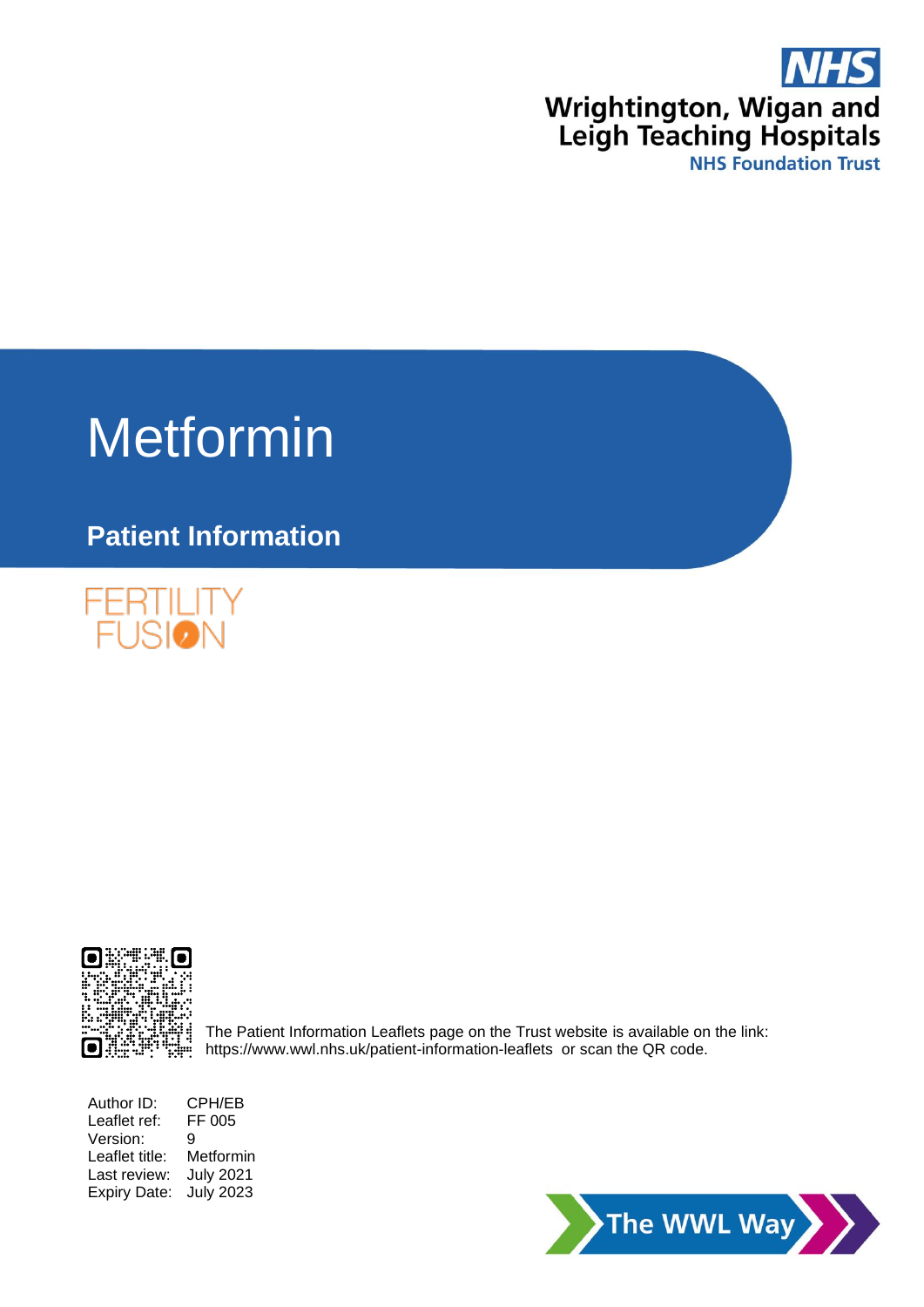# **How does Metformin work?**

Metformin is used to treat women with polycystic ovarian syndrome which can in some women cause sub-fertility.

# **Benefits**

In women with polycystic ovarian syndrome, the levels of insulin and testosterone are abnormally high and cause the woman not to ovulate. Metformin, used in conjunction with a mild fertility drug, reduces the levels of testosterone and insulin in the body thus allowing ovulation to occur.

## **How should you take it?**

It needs to be prescribed by a doctor who is a specialist in infertility. It will be prescribed for women who are trying for a pregnancy who suffer from polycystic ovarian syndrome and are proven to have high levels of insulin and testosterone in the body.

It can be taken for long periods, up to a maximum of three times a day, when being used to treat polycystic ovarian syndrome and its symptoms. The usual starting dose is one 500mg tablet three times a day.

## **Alternatives**

Metformin is not suitable for everybody. There are alternatives depending on your circumstances which should be discussed with your consultant.

# **Risks**

The main side effects of Metformin therapy are stomach upsets such as nausea, vomiting, abdominal pain, diarrhoea, loss of appetite or a metallic taste in the mouth. If such side effects occur they often get better spontaneously once the body gets used to the medication, so you should continue taking the metformin unless your symptoms become severe.

If Metformin induces ovulation and a pregnancy occurs, you should seek advice from the clinic in which they were prescribed and continue the medication throughout the pregnancy.

# **Contact information**

If you have any worries or concerns or need some advice, please do not hesitate to contact the nursing staff at:

#### **Fertility Fusion, Wrightington Hospital**

Telephone: 01257 256251 Monday to Friday 8am to 4:30pm

#### **Swinley Ward, Royal Albert Edward Infirmary**

Out of hours Telephone: 01942 822568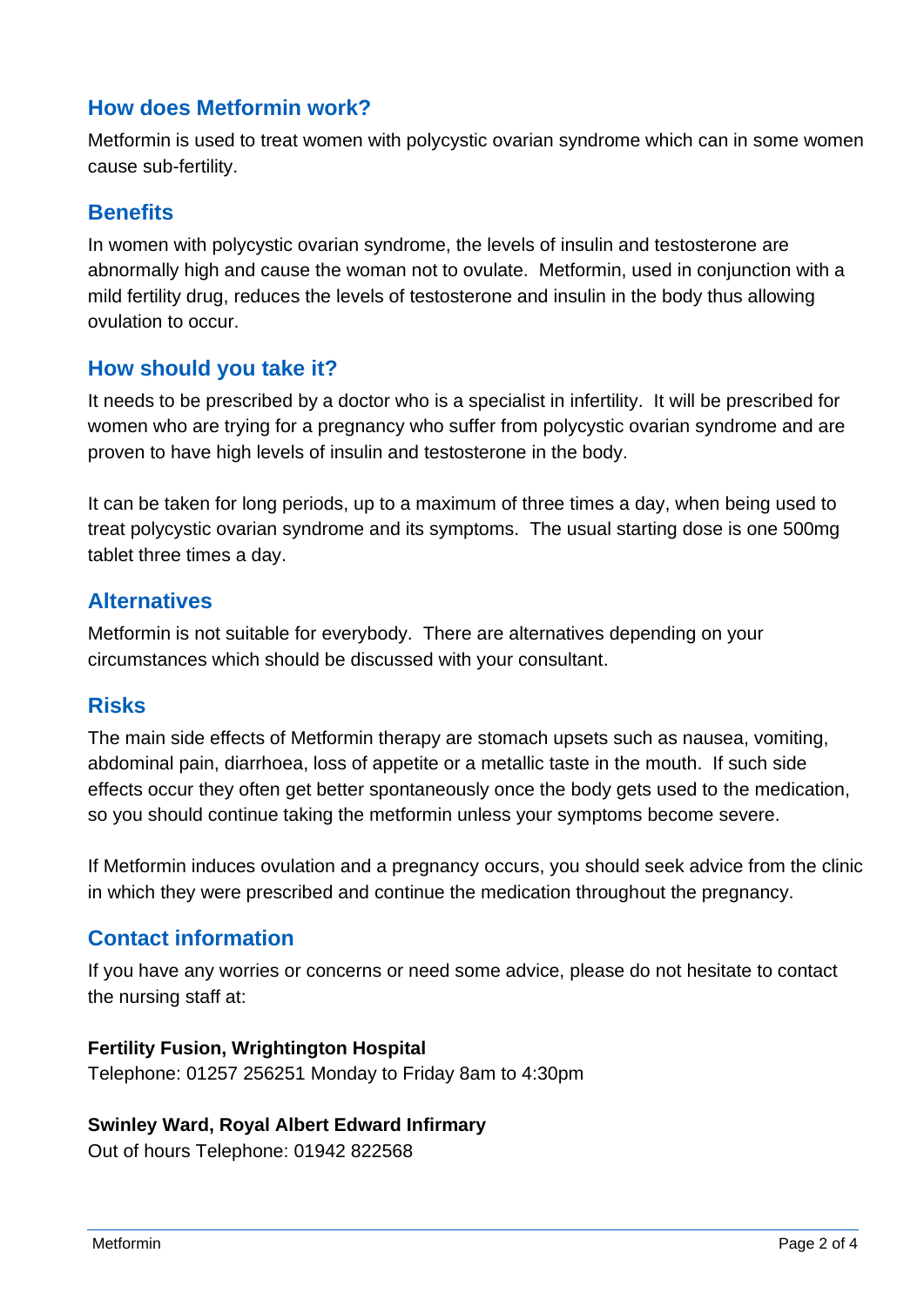Please use this space to write notes or reminders.